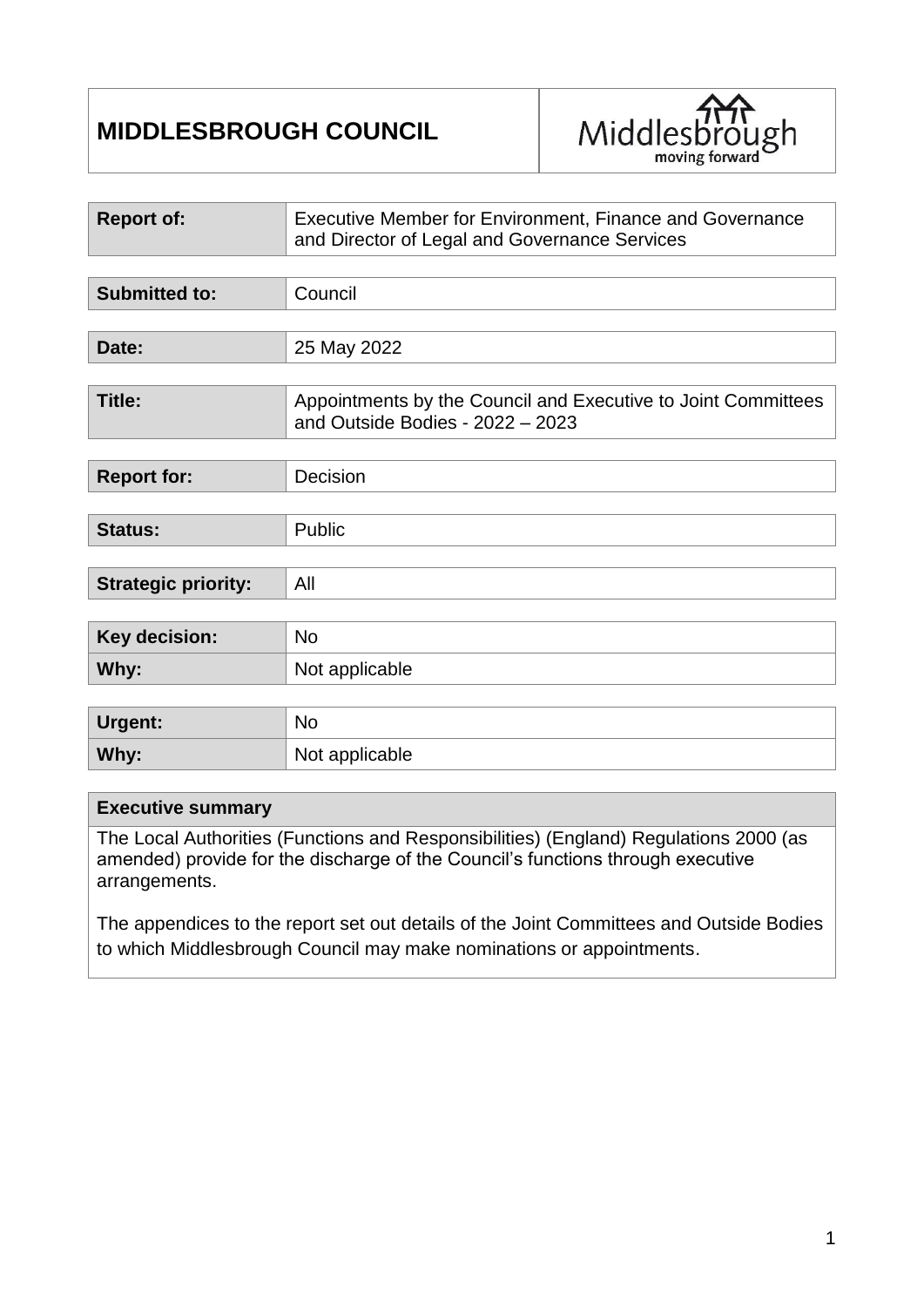# **Purpose**

1. To consider the appointment of representatives to Joint Committees and Outside Bodies for the Municipal Year of 2022/2023, or until amended by Council/Executive (whichever is the latter).

#### **Background and relevant information**

- 2. The report provides an opportunity for the Council and the Executive to review its appointments to Outside Bodies and to make any necessary changes.
- 3. The Local Authorities (Functions and Responsibilities) (England) Regulations 2000 (as amended) provide for the discharge of the Council's functions through executive arrangements.
- 4. The appendices to this report set out details of the joint committees and outside bodies to which Middlesbrough Council may make nominations or appointments and identify:
	- (i) proposed representation requiring approval by the Council:

Appendix A – Council nominations Appendix B – Council/Executive nominations (Nominations within Appendix B are local choice matters which are nominated on a shared basis between Council and Executive).

**(ii)** Appendix C - representation approved by the Executive via delegation to the Deputy Mayor as outlined in the Mayor's Executive Scheme of Delegation:

#### **Deputy Mayor – Delegated Authority**

The Deputy Mayor has delegated powers:

- a. To appoint to outside bodies, made by the Executive or jointly with Council.
- b. To appoint to Executive Advisory Bodies (Excluding membership to the Full Executive)

#### **What decision(s) are being recommended?**

7. (i) That, subject to receipt of nominations to the following vacancies or amendments to places indicated in the attached schedules, Council approves the appointments which are the responsibility of the Council.

# **Appendix A – Council nominations**

# Durham Darlington Teesside Hambleton Richmondshire and Whitby STP Joint **Committee**

1 Vacancy – initially open to MICA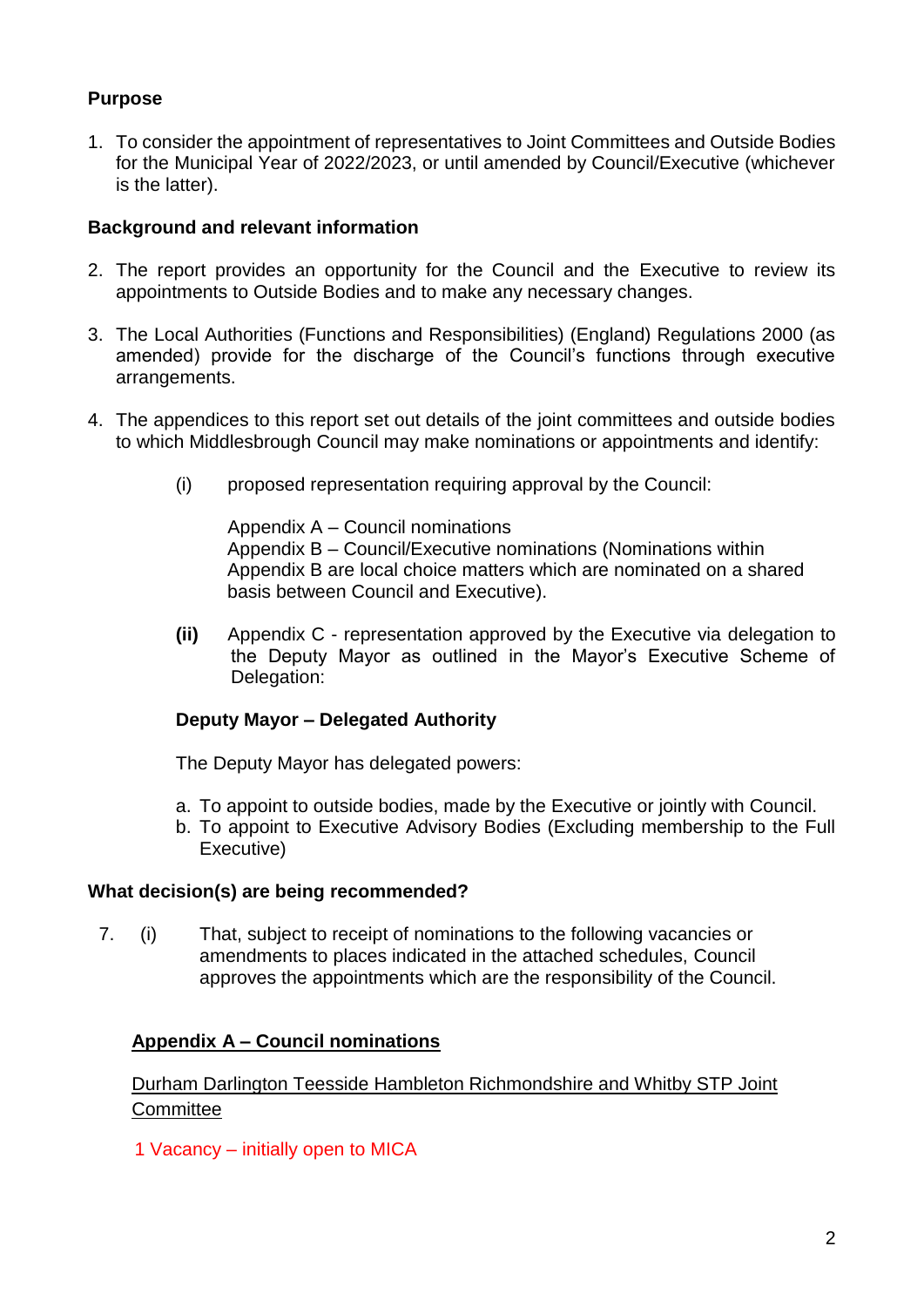River Tees Port Health Authority 1 Vacancy – open to all Members

South Tees Health Scrutiny Joint Committee 1 Vacancy – open to all Members

Tees Valley Health Scrutiny Joint Committee 1 Vacancy – initially open to MICA

Tees Valley Combined Authority – Audit and Governance Committee 1 Vacancy – open to all Members

North East Regional Employers' Organisation (NEREO) 1 Vacancy – open to all Members

## **Appendix B – Council/Executive Appointments**

Middlesbrough Environment City Trust Limited

2 Vacancies: 3 nominations:

Councillor Arundale, Rostron and Thompson

## **VOTE REQUIRED**

Middlesbrough Voluntary Development Agency 1 Vacancy – open to all Members

Standing Advisory Council on Religious Education (SACRE) 1 Vacancy – open to all Members

#### **Appendix C – Executive Appointments**

Langridge Crescent Initiative Centre Management Committee

1 Vacancy – usually Ward Member

Local Government Association 1 Vacancy – Minority Group Leader from MICA or MIG Group

#### Tennis World

2 Vacancies - open to all Members

- (ii) That Council notes the nomination of representatives/vacancies detailed in Appendix B – Council/Executive appointments and Appendix C – Executive appointments.
- (iii) That the bodies identified in the schedules submitted be regarded as approved duties for the payment of travel and subsistence allowance.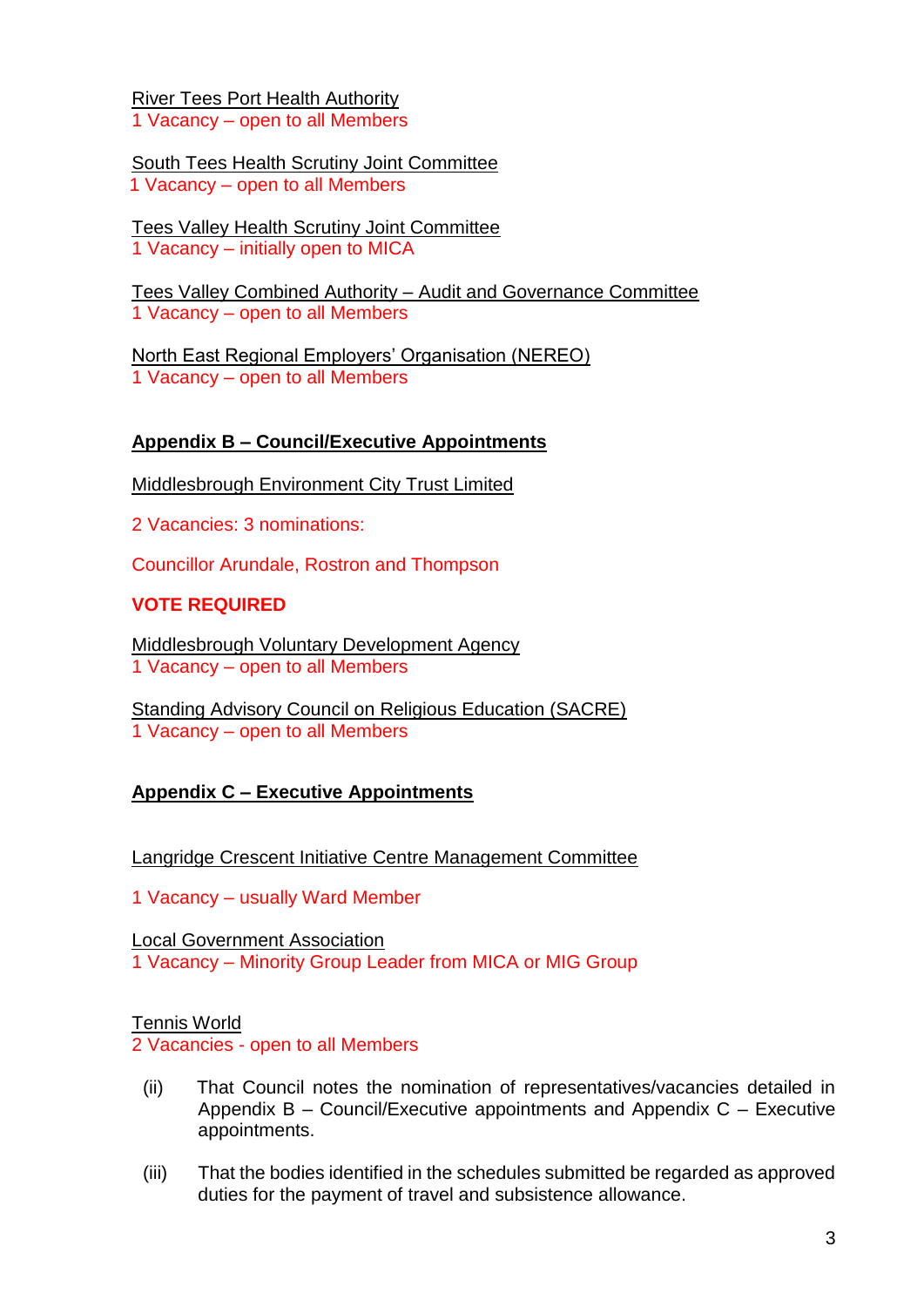(iv) That subject to consultation with the Deputy Mayor (for Executive appointments), the Group Leader (where a vacancy rests specifically with that political group), or the Chair of Council (for all other nominations/appointments), the Monitoring Officer be authorised to remove or replace representatives on outside bodies.

#### **Rationale for the recommended decision(s)**

5. The Council has agreed to appoint to those Outside Bodies listed in the attached schedules and the appointments are usually agreed at the Council Annual Meeting.

#### **Other potential decision(s) and why these have not been recommended**

6. Decide not to appoint to Outside Bodies. As a representative on an Outside Body, Councillors may report back to the Council whenever they or the organisation feel that a matter is of major significance to the Council or to the town.

#### **Impact(s) of the recommended decision(s)**

#### *Legal*

8. The Council is required to fill vacancies in accordance with Local Government legislation.

#### *Strategic priorities and risks*

7. The relevant risks this decision would influence are cited below, with an explanation as to why they are relevant and how it would affect each risk.

| <b>Risk No</b> | <b>Risk Description</b>                                                                                                                           | <b>Impact</b>                                                                                                                                                    |
|----------------|---------------------------------------------------------------------------------------------------------------------------------------------------|------------------------------------------------------------------------------------------------------------------------------------------------------------------|
| O8-054         | Failure to adhere to Local Code of<br>Corporate Governance and deliver<br>governance improvements outlined in<br>the Annual Governance Statement. | The Council can be kept up to date on any<br>significant developments that may affect the<br>town or the authority by the representative<br>on the Outside Body. |
|                |                                                                                                                                                   |                                                                                                                                                                  |

#### *Human Rights, Equality and Data Protection*

8. The subject of this report is not a policy, strategy, function or service that is new or being revised. It is considered that an equality impact assessment is not required.

#### *Financial*

9. There are no financial implications arising from the recommendations within this report

#### **Actions to be taken to implement the recommended decision(s)**

| <b>Responsible Officer</b><br><b>Deadline</b><br><b>Action</b> |  |
|----------------------------------------------------------------|--|
|----------------------------------------------------------------|--|